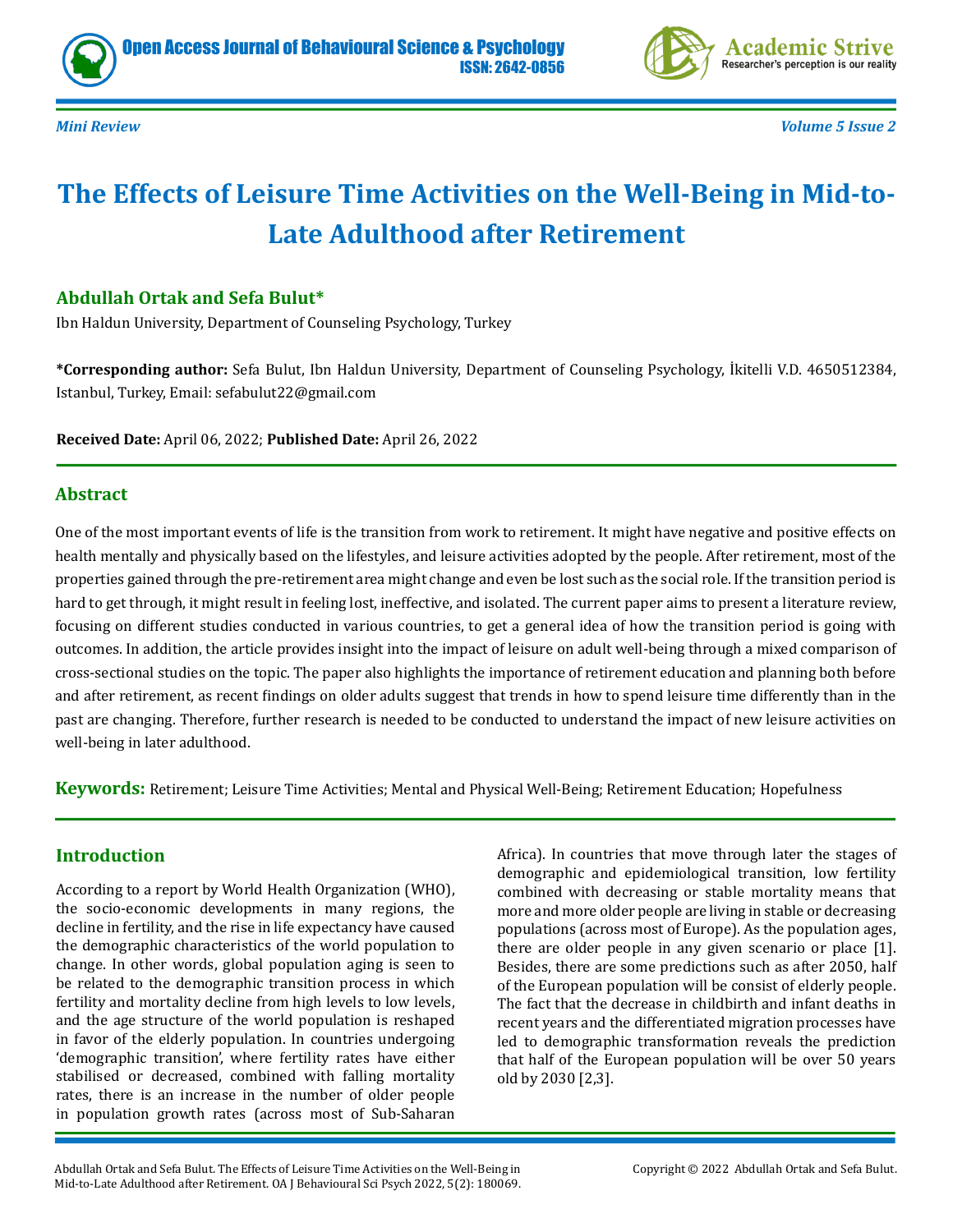## [Open Access Journal of Behavioural Science & Psychology](https://academicstrive.com/OAJBSP/)

Increasing the older population should be concluded with more focus on the standards of late adult life. Especially after the retirement process, late adults step into a different life compared to the pre-retirement process in which most of them had established social roles and lifestyles. Loss of social roles and economical changes affect the well-being of retirees without a doubt. Rearranging life in the retirement process gains importance through leisure time activities that might help retirees to be part of society again by obtaining social roles. Therefore, the focus of the current paper will be on the effects of leisure time activities on late adulthood in terms of their health and well-being [2,4].

Leisure time might be defined as the time space for the nonobligatory and non-work-related activities that people do in their free time. As a result of retirement, people generally have much more free time compared to younger ages, so they spend much more time on activities that they love to do or do to just fill the time. Although there are no sufficient studies to explain how leisure time activities are related to mental health and adjustment, the effects of engaging in leisure time activities are associated with better mental, physical and cognitive health, and seem to increase with age comparison between retirees and workers. Engagement with leisure time activities in later life is mostly a continuation of the earlier life. When individuals have a step into another year in their lives, their engagement with those activities tends to decrease as a result of health [5,6].

In the upcoming pages, the paper will focus on which levels of leisure time activities have a great influence on adult life especially when they get retired, and most of the aspects of retirees' life such as their hopelessness levels with the comparison of the ones who attend leisure time activities and not.

#### **Transition Period from Work to Retirement with Its Pros and Cons**

The transition from work to retirement might be seen as a space of life to make the early life wishes come true. Increasing longevity of life, weakening of social norms and expectations and globalization creates a new understanding of retirement.

Individuals have a longer life expectancy than previous generations, and they are expected to live longer and healthier lives in spite of differences between countries. Globalization gives individuals more aware of the choice. People tend to experience more diverse lifestyles than in earlier historical times. Also, it can lead to an increase in the range of life paths that are possible, which can weaken the rigid expectations about how to live one's life at any given point in time. This is called a phenomenon called

simultaneous attenuation. Historically, age-graded norms have weakened, which has led to more flexibility in the timing of many developmental transitions. This allows individuals to delay some key developmental tasks typically done in young adulthood, such as having a child [7]. There is a Western cultural understanding that is delaying pleasure by pursuing the goals such as work, family, then, being on the game after retirement with such leisure and social goals in a period of life with fewer obligations. This phenomenon called the bucket list effect might have an important impact on the way people choose different leisure activities compared to before the retirement phase [7]. Postponing the leisure time activities and goals into the next phase of the life cycle in the young and middle adulthood could backfire according to the economical conditions, social and national inequalities. Not having enough wealth to do goals that have been already postponed might affect the mental and physical health status of late adults. At that point, planning what the future brings after the retirement process has a vital role in the well-being of adults [7].

According to a qualitative study done by Aktin S, et al. [2], retirees not only give up on working life but also stay away from the social environment that they acquired during their employment process. Participants in this study stated the retirement process as 'isolating', 'feeling worthless', and 'feeling empty'. For instance, most of them developed different sorts of strategies to overcome those statements in daily life such as following cultural activities, participating in sightseeing tours, and enrolling in hobby courses. Thus, instead of breaking away from social life, it was seen that they continued their relationship thanks to these activities. Most of the studies made in this area found that when socializing at the minimum level, increases the risk of isolation.

Retirement is also might be defined as leaving working life behind which resulted in the loss of some income. Besides, social powers and roles of individuals are changing with getting retired. If the individual couldn't catch up and adapt to the changes, some crises might arise during that period. As a result, the individual feels unworthy, ineffective, and helpless. Work-life is not just a place to get income to meet needs. It is beyond the production function. It is a living environment. Work creates an environment in which individuals get 'identity' and a sense of belonging to the group. In other words, work-life helps individuals to create a social group. As individuals maintain their job, they put themselves into membership in the social group. This process continues after the individual gets retired when they start reviving themselves as 'old workers who used to work there. Therefore, retirement is a break from these social groups. For instance, individuals used to visit their old workplaces, but then they give up this short habit period after a while [2].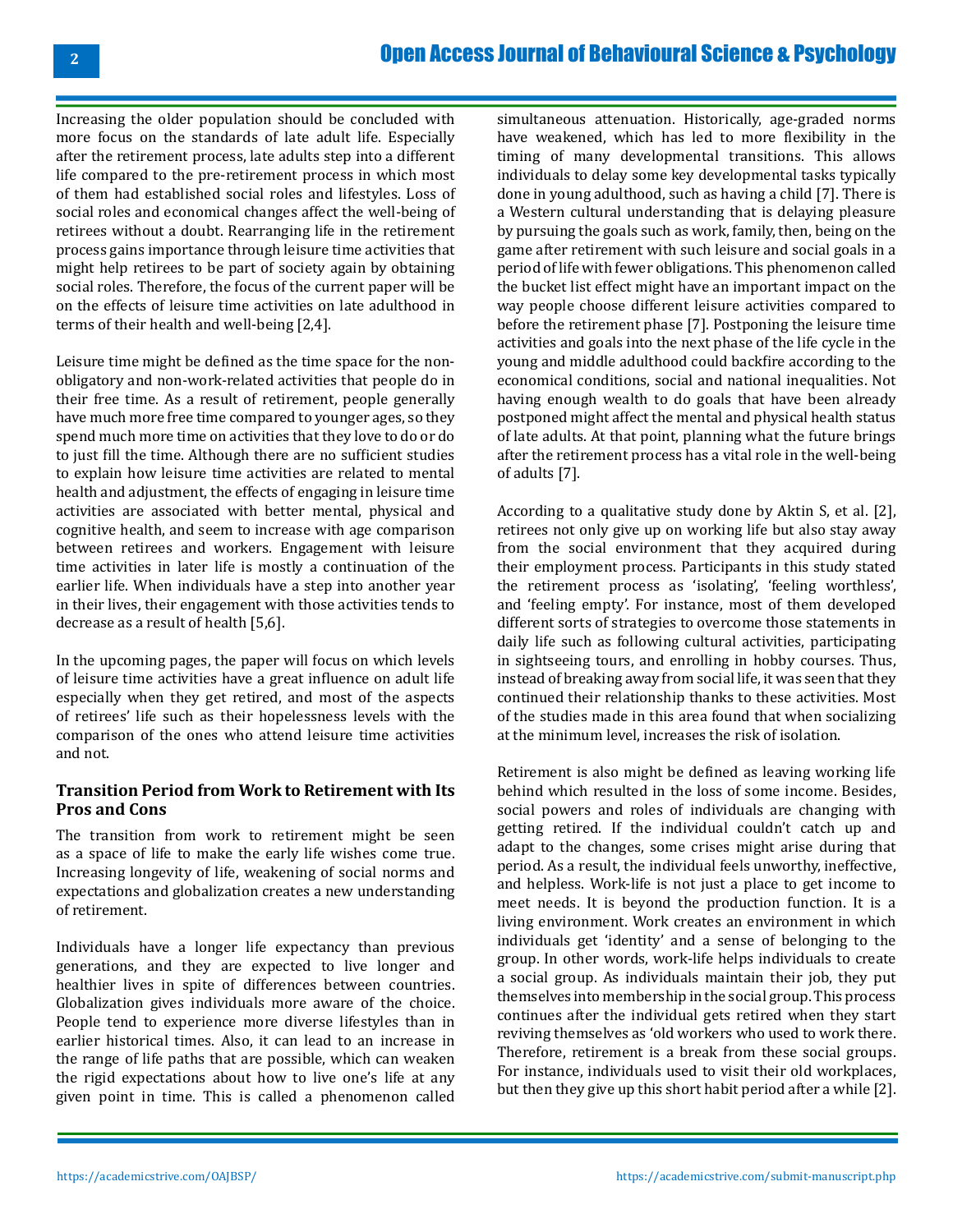The importance of being ready for the retirement process has a crucial role because as stressed above, loss of income, status, and social environment would be critical when the individuals are caught unprepared for these losses. Therefore, the individuals who are getting closer to retirement should experience the retirement process gradually and leave business life with a smooth transition.

#### **Importance of Engagement to Leisure Time Activities after Retirement**

There are plenty of theories about older adults' lives and their preferences for leisure time activities after retirement. The article will focus on three theories, in general, to convey the ideas in a sensible manner.

Some individuals experience feeling disconnection from society after retirement, and this affects their overall wellbeing. The theory of disconnection states that people give up some of their social roles gradually with the approach of death, and the young members of society take on these roles. However, there are some counter theories such as activity in which no matter how old the people are, society needs social interaction from all segments and generations of the society. The social and psychological needs of older adults who are about to get retired or after the retirement process are the same as those middle-aged individuals, except for biological and medical changes [8]. This is the point where leisure activities come into play. Most of the studies done on the subject of the well-being of retired people stressed the importance of participating in those activities with positive outcomes on health. To make an illustration the theory of disconnection, some social leisure activities give a new identity or help the individual to regain social roles. These two theories are beneficial to giving a spotlight on the pre-retirement process in terms of social presence and psychological well-being during the retirement process [2,3]. After retirement, individuals have much more free time to spend on their own preferences compared to before. Continuity theory claims that people want to continue in the most significant aspects of their lives the way it is. For example, leisure time activities might help to maintain such aspects of pre-retirement life as cognitive stimulation, selfrespect, and social contacts; therefore, there is a potential increase in engagement to leisure activities in the transition from work to retirement. Individuals are not likely to start new leisure activities as their age increases, and increased engagement in activities is important for late-life health [5]

Leisure time activities engagement might be distinguished into physical, social, and intellectual activities to understand the relationship between leisure activity and well-being in older adults. It has been reported that up to 50% of people aged 60 and over have a risk of social isolation and one-

third will face some degree of loneliness at some points of their lives [9]. Involvement in social activities is linked to better health and well-being results. Social leisure activities can help individuals in times of distress, attribution, and relevance under the title of social support [3,5].

For instance, some retired female workers get together on some specific days with their ex-coworkers as a social leisure activity. A qualitative study done by Aktin S, et al. [2] found that these women at first were staying away from their coworkers when they got retired. At that period, participants experienced feeling isolated and useless, and they again established connections with their ex-coworkers in the athome days (kabul gunu) to overcome these feelings. The instance of at-home days practice helped participants of the study to feel better when they were in contact with each other. At-home days practices were not just in the houses of the retirees. Sometimes, they prefer to go outside for their meetings in a different way. In this respect, it has been observed that the participants prefer an "active" life instead of a passive retirement process.

Furthermore, according to a quantitative cross-sectional study in Romania, most frequently participants identified the leisure time activity category as watching television or films or listening to tapes and CDs. There are the same results from a study done in the US as watching television as a top leisure activity. At this point, the social isolation of the retirees is at higher risk compared to ones who prefer an "active" life. As in the instance of at-home days in Turkey, there are similarities in terms of attending social activities in Romania too. Some participants of the study said that walking in parks or mountain trips with other ladies together such as their former colleagues and neighbors helped them not only stay healthy but also stay socially and physically active. In another study, it was found that there is an increase in neighborly socializing for people in the 57-85 age groups [10]. As has been said over and over again, humans are social creatures, and recreational activities will eliminate hopelessness more effectively when undertaken in groups. Group activities relieve loneliness and create a kind of social support network, provide a kind of employment, and in this way people focus their attention on the activity they are doing [3].

Physical leisure activities also might be effective to cope with the stress, and well-being of older adults in terms of mental health. For instance, less engagement in general physical activities after retiring was linked to increases in depressive symptoms. The study done in Romania showed that sports participation decreased with age as other studies revealed too. Health problems may be an obstacle to the exercise of sport by older persons; however, studies have shown that older persons who engage in sports to improve their health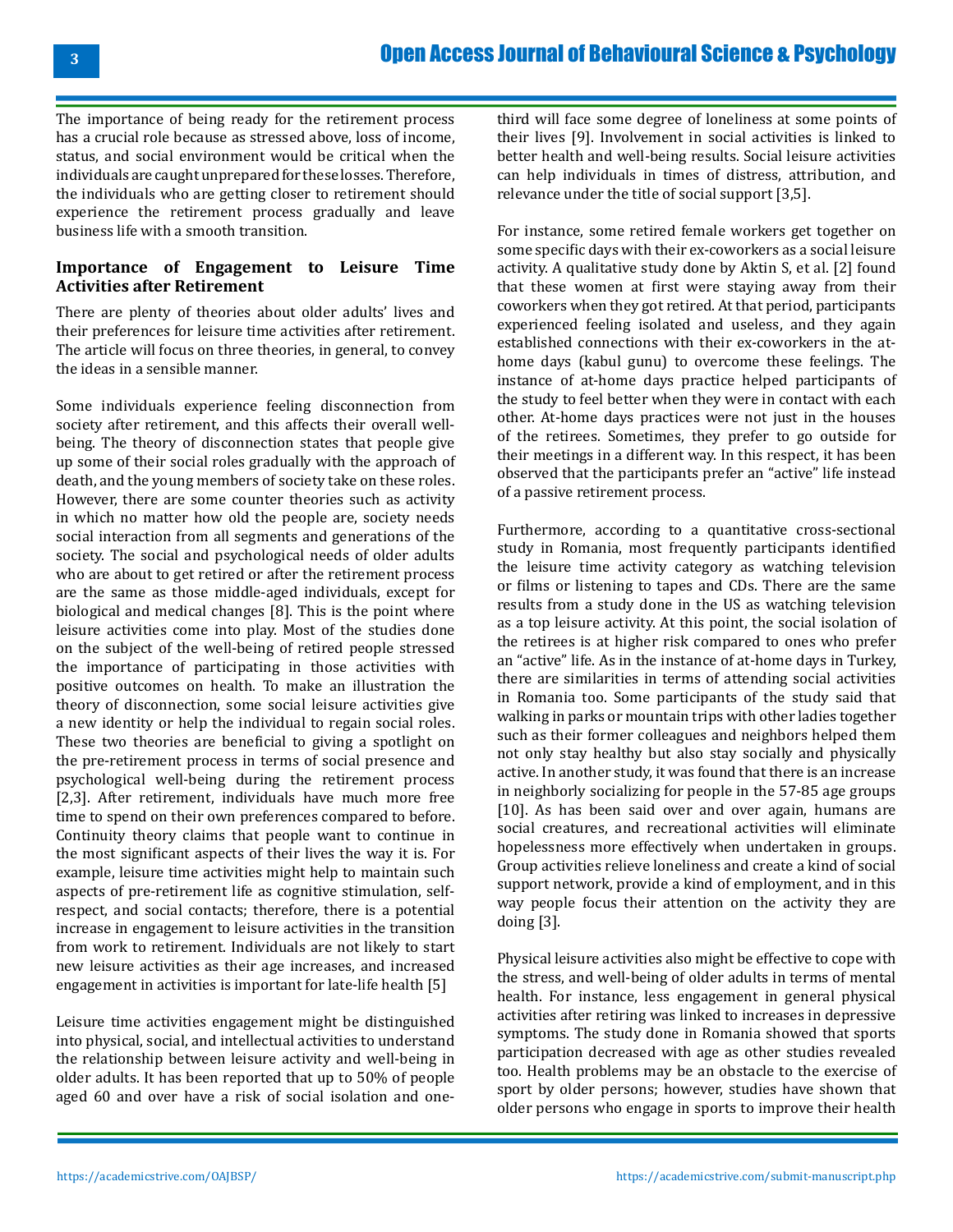## [Open Access Journal of Behavioural Science & Psychology](https://academicstrive.com/OAJBSP/)

may still be physically active. According to studies, watching television, the most common sit-in activity in spare time, is related to cardiometabolic risk and mortality bio marks. Another example, one of the participants of the study done by Rada C, et al. [3] said that over time, companions of the participant passed away one by one, and their trips became shorter and rarer. The participant still wants to do the activity, but the body can no longer do it because of getting tired easily, feeling pains in bones as age progresses. There will be other limiting factors such as lack of a companion, childhood education, traveling problems related to older age, and lack of knowledge about the benefits of physical activity [3]. As is widely emphasized in the newspaper, after retirement people may feel lost and ineffective. Another study found that when people engaged in physical activity during their free time, feelings of hopelessness decreased. The level of hopelessness was lowest among those who played sports and highest among those who did not participate in any activity during their free time. It showed that choosing active activities in their free time is crucial for people to overcome despair. Intellectual leisure activities might be beneficial for mental stimulation and distraction. Mind stimulating activities provide ways to keep older adults sharp, helping to improve memory, problem-solving, creativity, and other cognitive functions such as word games, jigsaws, and chess. Intellectual activities are linked to better mental health [5].

#### **Discussion and Recommendations**

Regular participation in leisure activities has long been regarded as an important factor in the transition to old age. In addition, several successful aging theories cite maintaining an active lifestyle as one of the main criteria for living well in old age. Participating in leisure time activities gains much more importance after the retirement process to active aging in terms of psychologically, physically, and intellectually. Loss of certain properties such as social identity gained through work-life, income, and social environment affects the well-being of retirees might result negatively. Decreasing hopefulness or engaging in leisure activities such as watching TV all the time not only affects the health of the individuals but also drags them into isolation from society and despair. It is possible to gain new social networks through participation in leisure activities, and those activities might help to promote a sense of purpose in life, even in the face of potentially detrimental role losses as mentioned above [4].

This research emphasizes the importance of retirement education in terms of physical and mental health. It was found that more than half of retirees enter the retirement period unprepared without a plan for the retirement period. Planning the retirement process has a vital role after retirement. For instance, the factors of 'social environment' and 'lack of information were emphasized in the studies

as barriers to participating in leisure time activities [11]. Retirement education should be a priority for the ones who are in the retirement process to overcome the lack of information. Individuals need to be educated to prepare for retirement, plan their leisure time, develop hobbies, deal with old age problems, and solve the problems they normally face during retirement such as loneliness, boredom, meaningless feelings. Some countries already offer retirement training to help individuals who are about to retire. Studies show that individuals who receive this training show a more positive attitude towards retirement and adapt better [12].

This education might be formal or informal. For instance, there are ads on TVs in Romania that were found to be the top leisure time activity among older adults. Ads are emphasizing the importance of a balanced diet and exercise during breaks such slogans as 'Move at least thirty minutes each day' that promotes physical activity. Ads might be improved such as portraits like groups of older adults running in the park with the joy of spending leisure time outdoors with physical leisure time activity [10]. In Turkey, such strategies might be used as well since watching TV is so widespread among older people and retirees.

During the COVID pandemic, engaging in such leisure activities might be increased. According to a recent study, while the number of participants in the study who reported that they participated in practical leisure activities before the pandemic was six, this number increased to 12 with the pandemic, and the type of the activities changed. Video calls made from mobile phones or computers, watching series through digital platforms within the scope of modern leisure activities have increased [6]. There should be more focus on this transition, and the effects on the well-being of retirees and older adults. According to the most recent results of the Turkish statistical institute, 32.5 percent of citizens aged 65-74 use the internet actively. 40 percent of men and 25.9 percent of women in the elderly category actively use the internet. The point that future studies should focus on that the change over the years. In the research conducted in 2016, only 8.8 percent of the citizens in the same group were using the internet. There is a changing trend in older adults spending their leisure time differently than in the past [13].

#### **References**

- 1. [Ozgur EM \(2019\) Geographies of Aging: Progress,](https://dergipark.org.tr/en/pub/aucbd/article/512325) [Debates, and Research Agenda in Geographical](https://dergipark.org.tr/en/pub/aucbd/article/512325)  [Gerontology. Journal of Geographical Sciences 17\(1\): 78-](https://dergipark.org.tr/en/pub/aucbd/article/512325) [109.](https://dergipark.org.tr/en/pub/aucbd/article/512325)
- 2. [Aktin S \(2021\) Emeklilik Sonrası Gundelik Yasam ve Bos](https://dergipark.org.tr/tr/download/article-file/1543721) [Zaman Pratikleri: Kabul Gunleri Örneği. Senex: Yaslılık](https://dergipark.org.tr/tr/download/article-file/1543721)  [Calısmaları Dergisi 4\(4\): 17-39.](https://dergipark.org.tr/tr/download/article-file/1543721)